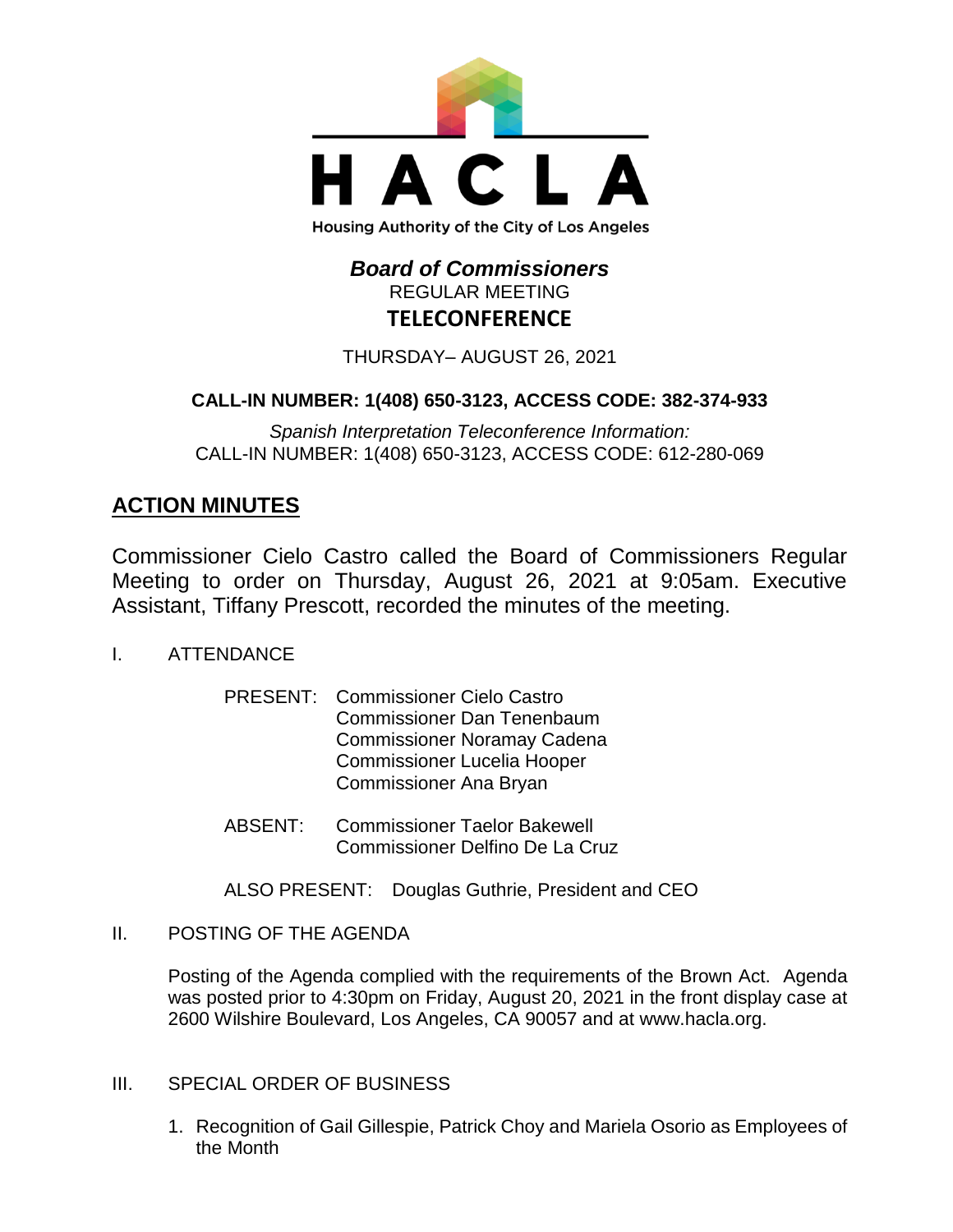## **\****Please note special Teleconference Public Comment Instructions*

MEMBERS OF THE PUBLIC WHO WISH TO SPEAK ON ANY ITEM ARE REQUESTED TO SUBMIT A **WRITTEN COMMENT** TO THE BOARD SECRETARY FOR EACH ITEM THEY WISH TO ADDRESS. **THE DEADLINE FOR WRITTEN COMMENTS IS WEDNESDAY, AUGUST 25, 2021 AT 12:00PM. ALL WRITTEN COMMENTS SHOULD BE SUBMITTED VIA EMAIL TO [TIFFANY.PRESCOTT@HACLA.ORG.](mailto:TIFFANY.PRESCOTT@HACLA.ORG) PLEASE MAKE SURE EMAIL INCLUDES NAME, AGENDA ITEM NUMBER, AND ADDRESS/ORGANIZATION FOR WHOM YOU REPRESENT. WE ALSO ASK THAT ALL COMMENTS BE LIMITED TO 500 WORDS OR LESS.** THE SECRETARY WILL PROVIDE ALL WRITTEN COMMENTS TO THE BOARD FOR REVIEW PRIOR TO THE AUGUST 26, 2021 BOC MEETING. THE SECRETARY WILL ALSO READ EACH PUBLIC COMMENT INTO THE RECORD AT THE TIME THE ITEM IS CONSIDERED.

THE PURPOSE OF PUBLIC COMMENT IS TO ALLOW THE PUBLIC TO ADDRESS THE BOARD AND THE BOARD IS INTERESTED IN HEARING FROM MEMBERS OF THE PUBLIC, STAKEHOLDERS AND INTERESTED PARTIES. HOWEVER, SPEAKERS ARE ASKED TO EXERCISE COURTESY AND CONSIDER THE RIGHTS OF OTHER SPEAKERS BY ADHERING TO THE SPECIAL TELECONFERENCE PUBLIC COMMENT INSTRUCTIONS AND IF POSSIBLE REFRAIN FROM UNNECESSARY REPETITION IN THEIR COMMENTS.

- V. PRESIDENT AND CEO ADMINISTRATIVE REPORT
	- 1. Monthly Oral Report
- VI. BOARD BUSINESS ITEMS
	- A. Items for Discussion
		- 1. Proposed Resolution Authorizing the President and CEO, or Designee, to Solicit Innovative Developer, Investment, Acquisition and Other Partnerships to Expand the Affordable Housing Portfolio of the Housing Authority of the City of Los Angeles
		- Purpose: Authorization and approval to open a solicitation for the Housing Authority of the City of Los Angeles ("HACLA" or "Authority") to solicit new and innovative partnerships (the "Solicitation") to grow HACLA's portfolio, diversify its sources of income, and increase the supply of affordable housing within the City of Los Angeles (the "City").
		- Contact: Geoffrey Moen, Director of Development Services

# Action: **APPROVED AS AMENDED**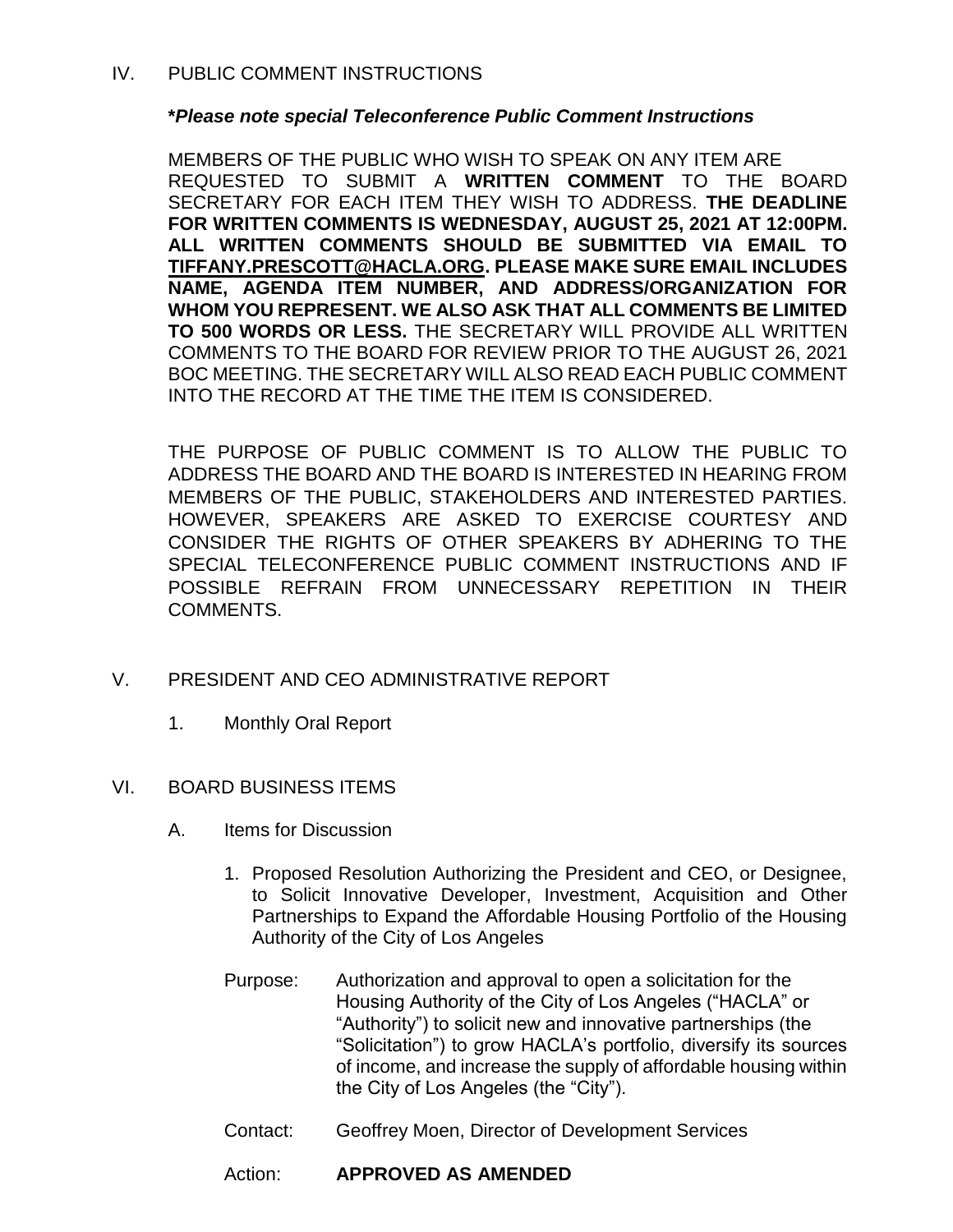Resolution Amendment: NOW, THEREFORE, BE IT RESOLVED that the Board of Commissioners hereby authorizes the President and CEO, or designee, to solicit innovative partnerships for expanding HACLA's portfolio of affordable housing and related assets through a Solicitation in substantially the form attached to this Resolution's Board Report, *including outreach language as discussed at the Board meeting*, all with review and approval of legal counsel.

The Solicitation was amended to include the following language under Section IV. Evaluation Criteria.

Proposals will be evaluated with respect to the following criteria: n. The diversity of Proposal partnership ownership interest including MBE/WBE, Section 3 Business and LSA Business status.

Motioned: Commissioner Lucelia Hooper Seconded: Commissioner Dan Tenenbaum

5 AYES, 0 NAYS, 2 ABSENT (Bakewell, De La Cruz), Motion Carried

- 2. Proposed Resolution Approving the Acquisition of the Following Two (2) Real Property Assets at Fair Market Value: (1) 6521 Brynhurst Avenue, Los Angeles, California 90043, for \$17,340,000, and (2) 7639 Van Nuys Boulevard, Los Angeles, California 91405, for \$16,600,000, in Anticipation of the California Department of Housing and Community Development's ("HCD") Expected Notice of Funding Availability for the Homekey Program in Partnership with the City of Los Angeles; Approving and Authorizing the Execution and Delivery of All Related Documents; Certificates and Agreements, Including Purchase and Sale Agreements, and HCD Standard Agreements, Making a Determination That These Acquisitions are Exempt from Environmental Review Under the California Environmental Quality Act; and the Undertaking of Various Actions in Connection Therewith
- Purpose: To allow the Housing Authority of the City of Los Angeles ("HACLA" or "Authority"), in collaboration with the City of Los Angeles ("City") through a to-beexecuted Professional Services Agreement, to purchase two (2) newlyconstructed multifamily properties (each a "Property," and together the "Properties" or the "City Properties") in anticipation of the State of California ("State") Department of Housing and Community Development's ("HCD") forthcoming Notice of Funding Availability ("NOFA") for the upcoming second round of the Project Homekey Program ("Homekey"). Actions are required to be taken at this time in order to meet the contingency requirements for Board of Commissioner consideration within sixty-days of the execution of the Purchase and Sale Agreements. While HACLA has acted as the lead on behalf of the City in entering into purchase agreements and opening of escrow for the Properties, all financing to close escrow on the properties will be provided by the City through its receipt of the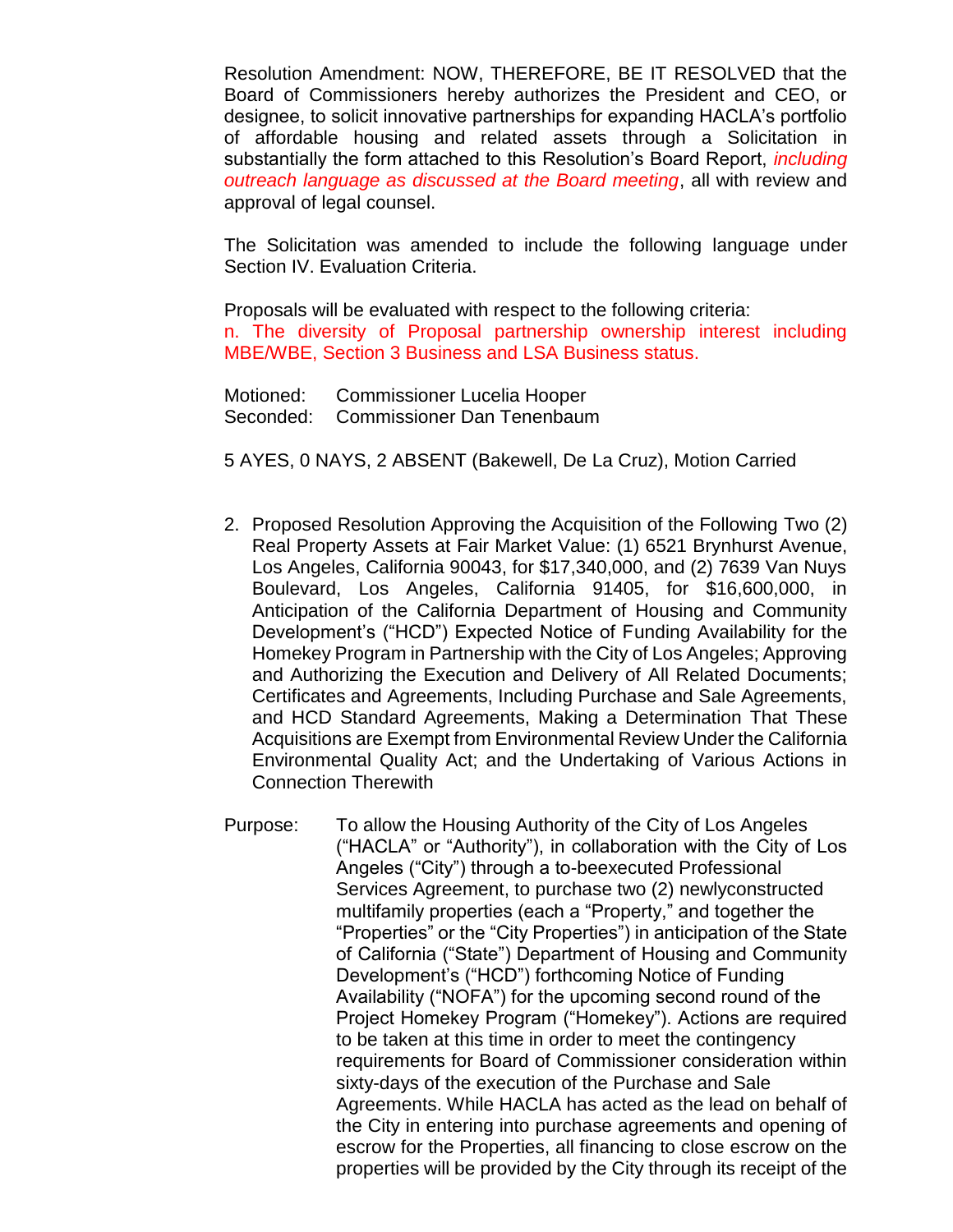grant funding from HCD's Project Homekey Program and other City funding for projects not awarded Homekey funds. HACLA has funded the initial deposits, which will be reimbursed at closing by the City.

Contact: Geoffrey Moen, Director of Development Services

#### Action: **APPROVED**

Motioned: Commissioner Dan Tenenbaum Seconded: Commissioner Noramay Cadena

5 AYES, 0 NAYS, 2 ABSENT (Bakewell, De La Cruz), Motion Carried

- 3. Proposed Resolution Authorizing the President and CEO, or Designee, to Execute a Contract with Del Richardson and Associates, Inc. for an Initial One (1) Year Term with Four (4) One-Year Options to Extend, to Provide Resident Relocation Planning Services Associated with Phase II of the Jordan Downs Redevelopment Project, Pursuant to a Contract Award Under RFP HA-2021-100 for a Total Amount Not-to-Exceed \$650,000
- Purpose: To execute a contract with Del Richardson and Associates, Inc. ("DRA") to implement the Relocation Plan (the "Plan") for Phase II of Jordan Downs, initially adopted by the Housing Authority of the City of Los Angeles ("HACLA") in January 2017, and updated in May 2018, and to facilitate and manage the orderly relocation of Jordan Downs' residents ("Residents"), as part of the redevelopment, all in accordance with the requirements of the Uniform Relocation and Real Property Acquisition Policies Act of 1970, as amended ("URA") and Title 25 of California Code of Regulations, Division 1, Chapter 6, Subchapter 1.
- Contact: Geoffrey Moen, Director of Development Services

#### Action: **APPROVED**

Motion: Commissioner Lucelia Hooper

Seconded: Commissioner Dan Tenenbaum

5 AYES, 0 NAYS, 2 ABSENT (Bakewell, De La Cruz), Motion Carried

4. Proposed Resolution Authorizing the President and CEO to Execute an Amendment to the Long-Term Ground Lease, An Amendment to the Disposition and Development Agreement, A Revised Authority Loan Documents and Other Related Documents with Jordan Downs Phase 1B, LP ("Partnership") to Reduce the Ground Lease Note to \$1,294,057, Increase the Interest Rate to 5% Simple Interest on All HACLA Loans and to Transfer the Park Development Responsibility from the Partnership to an Additional Services Agreement with The Michaels Organization, and to Undertake Various Actions in Connection Therewith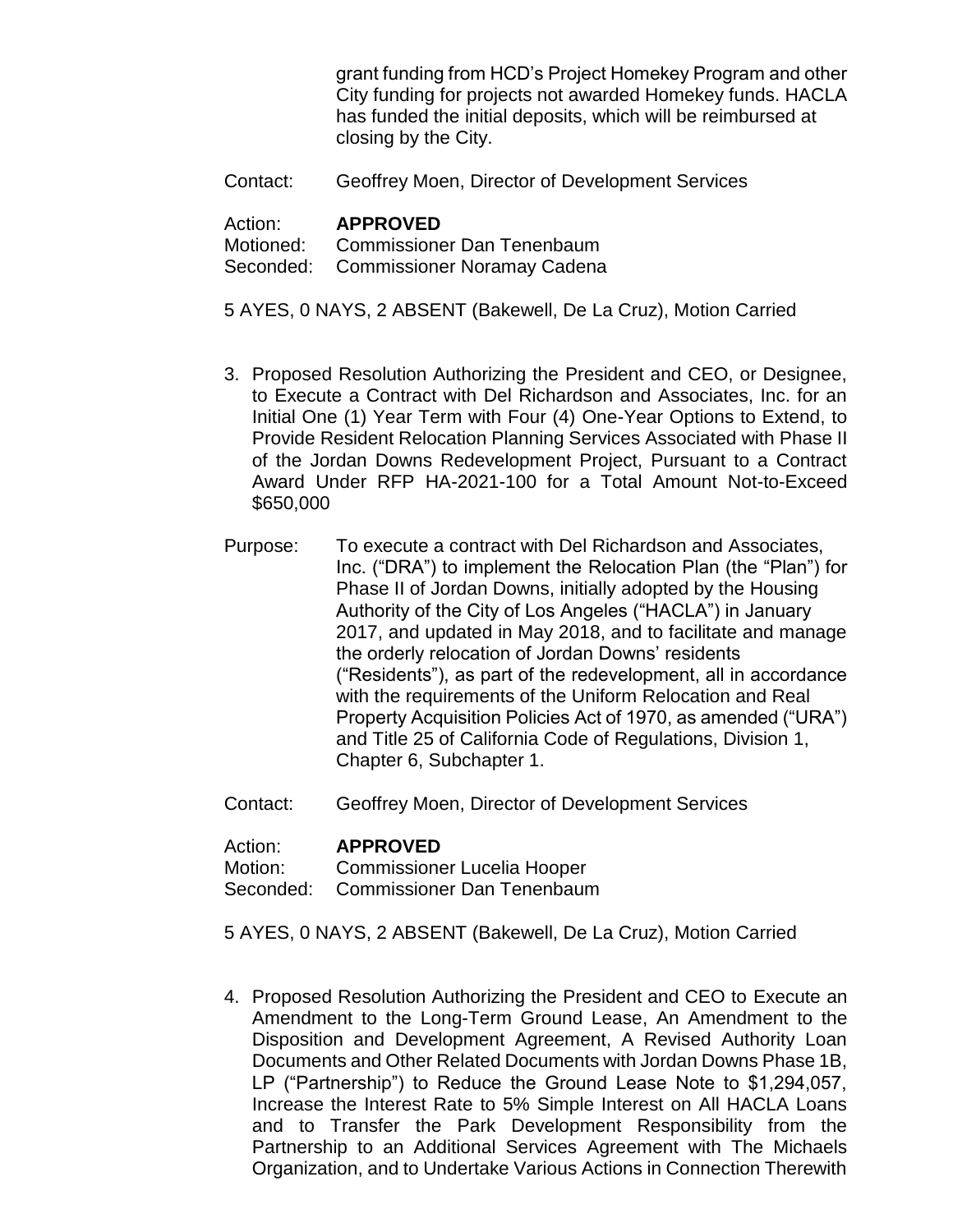to Allow for the Permanent Conversion of Financing for Phase IB ("New Harvest") at Jordan Downs

- Purpose: To authorize the President and CEO to execute revised financing and legal documents with Jordan Downs Phase 1B, LP ("Developer" or "Partnership") for the closing of permanent financing and stabilization of Jordan Downs Phase 1B , or New Harvest ("the Project"), a 135-unit affordable residential development, comprised of 85 replacement units, 45 regular Section 8 PBV units, 2 manager's units, and 0.75 acres of neighborhood park space in the first phase of the Jordan Downs redevelopment.
- Contact: Geoffrey Moen, Director of Development Services

## Action: **APPROVED**

Motioned: Commissioner Lucelia Hooper Seconded: Commissioner Dan Tenenbaum

- 5 AYES, 0 NAYS, 2 ABSENT (Bakewell, De La Cruz), Motion Carried
- 5. Proposed Resolution Authorizing the President and CEO, or Designee, to Enter Into a First Amendment to the Disposition and Development Agreement with Rose Hill Courts II Housing Partners, L.P. for Rose Hill Courts – Phase II, a 96 Unit Affordable Housing Residential Development, to Revise the Land Acreage for the Property to Provide Flexibility for the Long Term Use Maintenance of a Central Open Space Parcel, and to Execute Any and All Documents and Agreements Related Thereto Including a Construction Access Agreement and to Undertake Various Actions in Connection Therewith
- Purpose: To authorize the President and CEO to enter into a First Amendment to the Disposition and Development Agreement ("1st Amendment") for Rose Hill Courts – Phase II with Rose Hill Courts II Housing Partners, L.P. (the "Developer" or "Owner"). The Rose Hill Courts Redevelopment is proceeding in two phases, including "Phase I" which consists of eightynine (89) units and "Phase II" (the "Project") which will consist of ninety-six (96) units. The 1st Amendment will exclude the central open space ("Central Open Space") parcel from the Phase II ground lease area in favor of amending the Phase I land area and adding the open space to that Ownership phase once improvements are complete. The 1st Amendment will impose obligations upon the Developer to construct the Central Open Space improvements and the Housing Authority of the City of Los Angeles ("HACLA") shall enter into a construction access agreement with the Developer at closing for completion of the improvements.
- Contact: Geoffrey Moen, Director of Development Services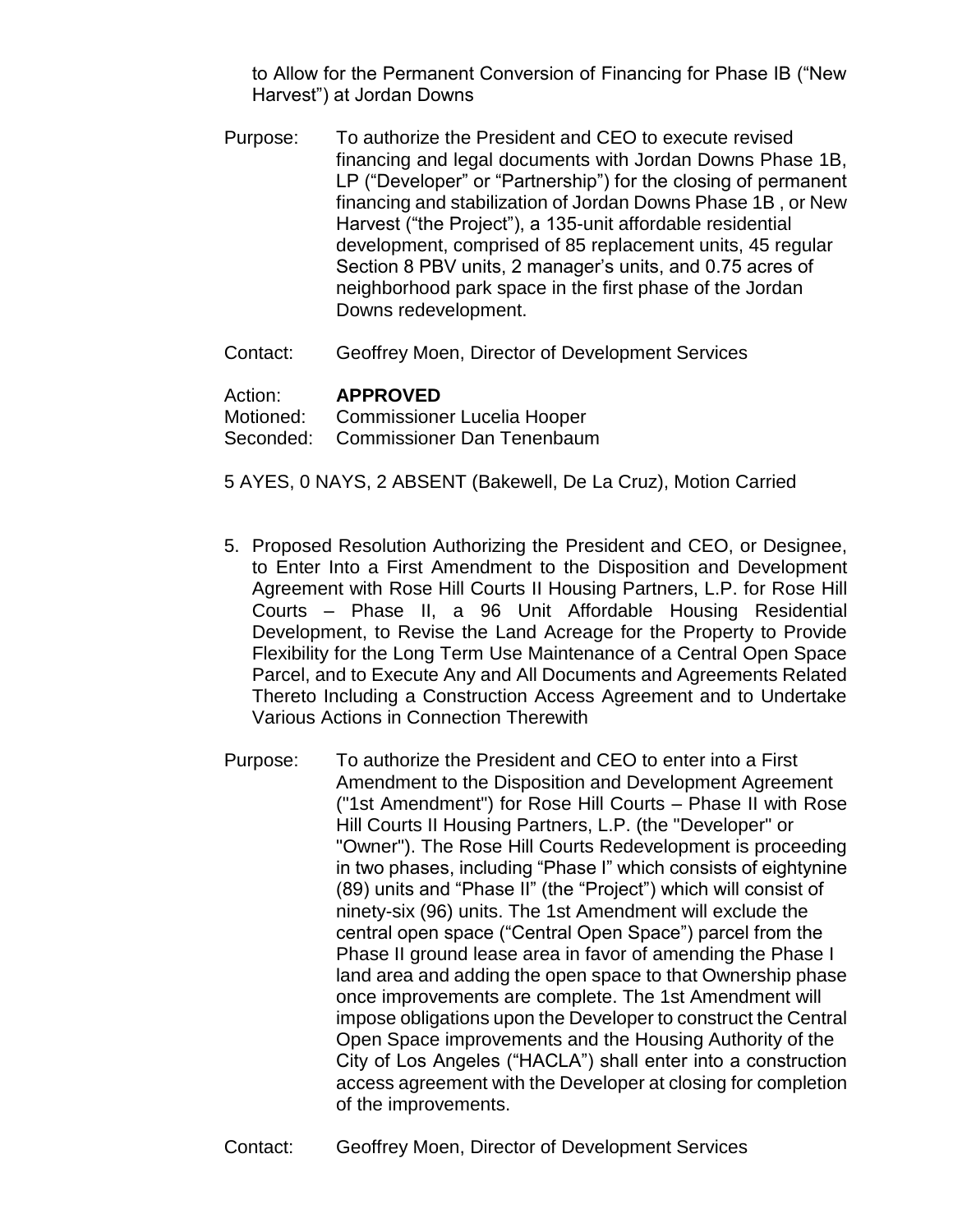| Action: | <b>APPROVED</b>                       |
|---------|---------------------------------------|
|         | Motioned: Commissioner Lucelia Hooper |
|         | Seconded: Commissioner Dan Tenenbaum  |

5 AYES, 0 NAYS, 2 ABSENT (Bakewell, De La Cruz), Motion Carried

B. Consent Items

Routine business items are assigned to the consent agenda. These items will be approved by the Board in one motion. A Commissioner may request any consent agenda item be removed, discussed or acted upon separately. Items removed from the consent agenda for separate action will be considered in the "Excluded Consent Items" section below.

- 1. Proposed Resolution Authorizing the President & CEO, or Designee, to Execute a Contract with HD Supply Facilities Maintenance, LTD, for an Initial One-Year Term with Four (4) One-Year Options to Extend, for As-Needed Maintenance, Repair, Operating Supplies and Related Products for a Total Amount Not-to-Exceed \$16,000,000 Including Sales Tax
- Purpose: The Housing Authority of the City of Los Angeles ("HACLA") is engaged in the on-going practice of maintenance of its public housing portfolio. Having supplies, tools, and equipment that will support the functionality, maintenance and improvement of its housing stock are crucial in preserving our low-income housing. The proposed contract will allow HACLA to purchase maintenance, repair and operation ("MRO") supplies, for ongoing maintenance and capital improvements of HACLA's 14 public housing sites ("Sites").
- Contact: Marisela Ocampo, Director of Housing Services

# Action: **APPROVED**

Motioned: Commissioner Dan Tenenbaum

Seconded: Commissioner Noramay Cadena

5 AYES, 0 NAYS, 2 ABSENT (Bakewell, De La Cruz), Motion Carried

- 2. Proposed Resolution Authorizing the President and CEO, or Designee, to Execute a One-Year Contract with One-Year Option to Renew, with Sun Life Assurance Company of Canada, for Employee Mandatory Group Short/Long Term Disability Insurance Coverage
- Purpose: The purpose of this item is to authorize the Housing Authority of the City of Los Angeles' ("HACLA's") President and CEO, or designee, to enter into a one (1) year contract with an additional one (1) year option to renew with Sun Life Assurance Company of Canada ("Sun Life"), to provide Mandatory Group Short/Long Term Disability Insurance coverage plan for all eligible employees.
- Contact: Annie Markarian, Director of Labor and Employee Relations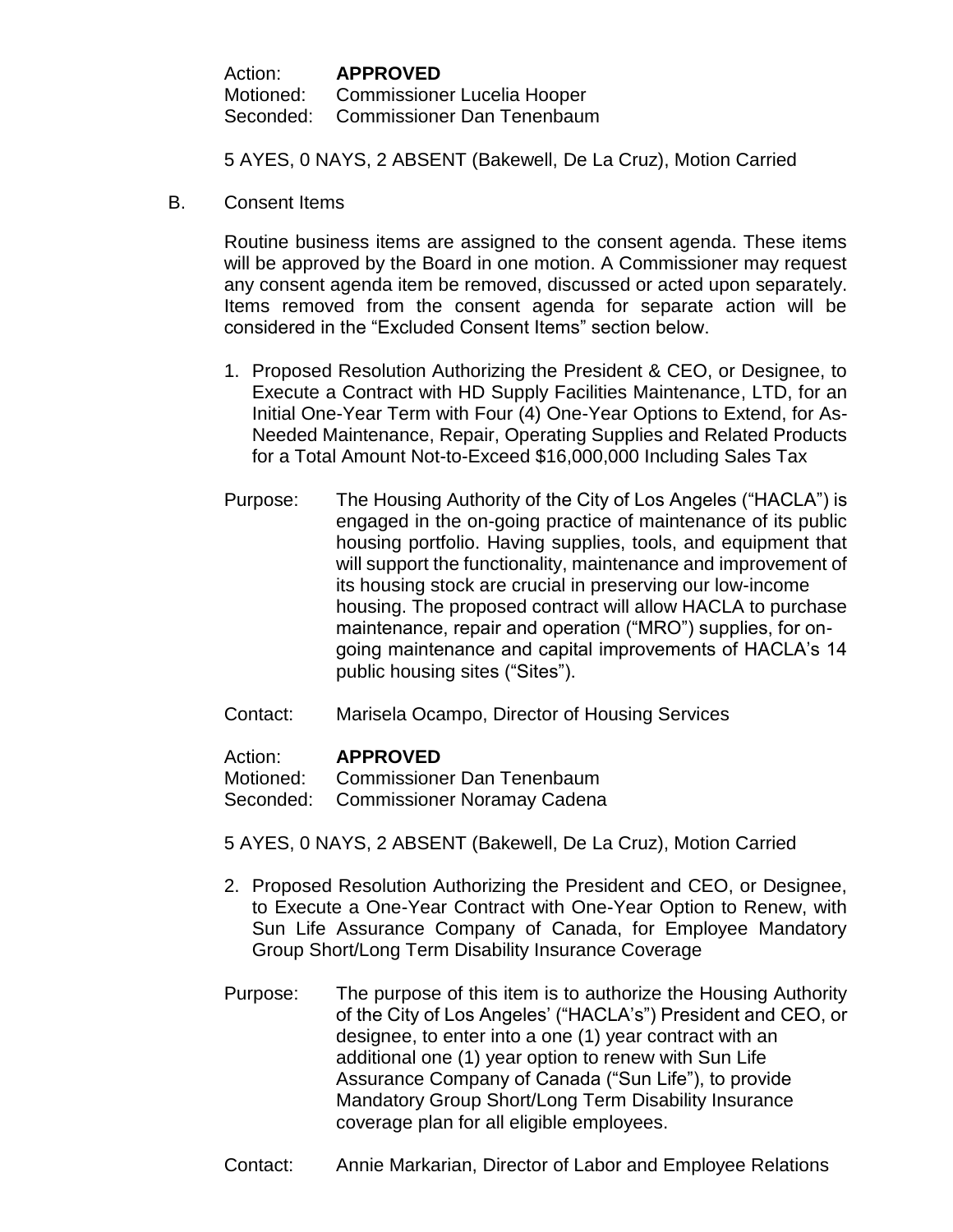Action: **APPROVED**

Motioned: Commissioner Dan Tenenbaum

Seconded: Commissioner Noramay Cadena

5 AYES, 0 NAYS, 2 ABSENT (Bakewell, De La Cruz), Motion Carried

- 3. Proposed Resolution Authorizing the President and CEO, or Designee, to Execute a One-Year Contract with a One-Year Option to Renew, with Sun Life Assurance Company of Canada, for Employee Mandatory Group Life Insurance and Voluntary Term Life Insurance Coverage
- Purpose: The purpose of this item is to authorize the Housing Authority of the City of Los Angeles' ("HACLA's") President and CEO, or designee, to enter into a one (1) year contract with an additional one (1) year option to renew with Sun Life Assurance Company of Canada ("Sun Life"), to provide Mandatory Group Life Insurance and Voluntary Term Life Insurance coverage plans for all eligible employees who wish to purchase such coverages for themselves and their dependents.
- Contact: Annie Markarian, Director of Labor and Employee Relations

## Action: **APPROVED**

Motioned: Commissioner Dan Tenenbaum

Seconded: Commissioner Noramay Cadena

- 5 AYES, 0 NAYS, 2 ABSENT (Bakewell, De La Cruz), Motion Carried
- 4. Proposed Resolution Authorizing the President and CEO, or Designee, to Purchase Commercial General Liability, Law Enforcement, Lead-Based Paint Liability and Property Insurance from Housing Authority Insurance Group for All HACLA Owned and Leased Properties and to Execute Related Actions
- Purpose: This is for the annual renewal of HACLA's insurance policies for Commercial General Liability (including Law Enforcement and Lead-Based Paint), and Commercial Property Insurance (including terrorism coverage) for all HACLA owned and leased properties.
- Contact: Annie Markarian, Director of Labor and Employee Relations
- 5. Proposed Resolution Authorizing the President and CEO, or Designee, to Execute Amendment No. 8 to Contract (HA-2015-98 (2016) with Intratek Computer, Inc. ("Intratek"), to Extend the Contract Term for One Additional Year and Increase the Contract Amount to \$14,093,064 for Information Technology Support Services
- Purpose: To extend the contract with Intratek for one additional year for the 6th year from October 1, 2021 to September 30, 2022, as the current contract is set to expire on September 30, 2021.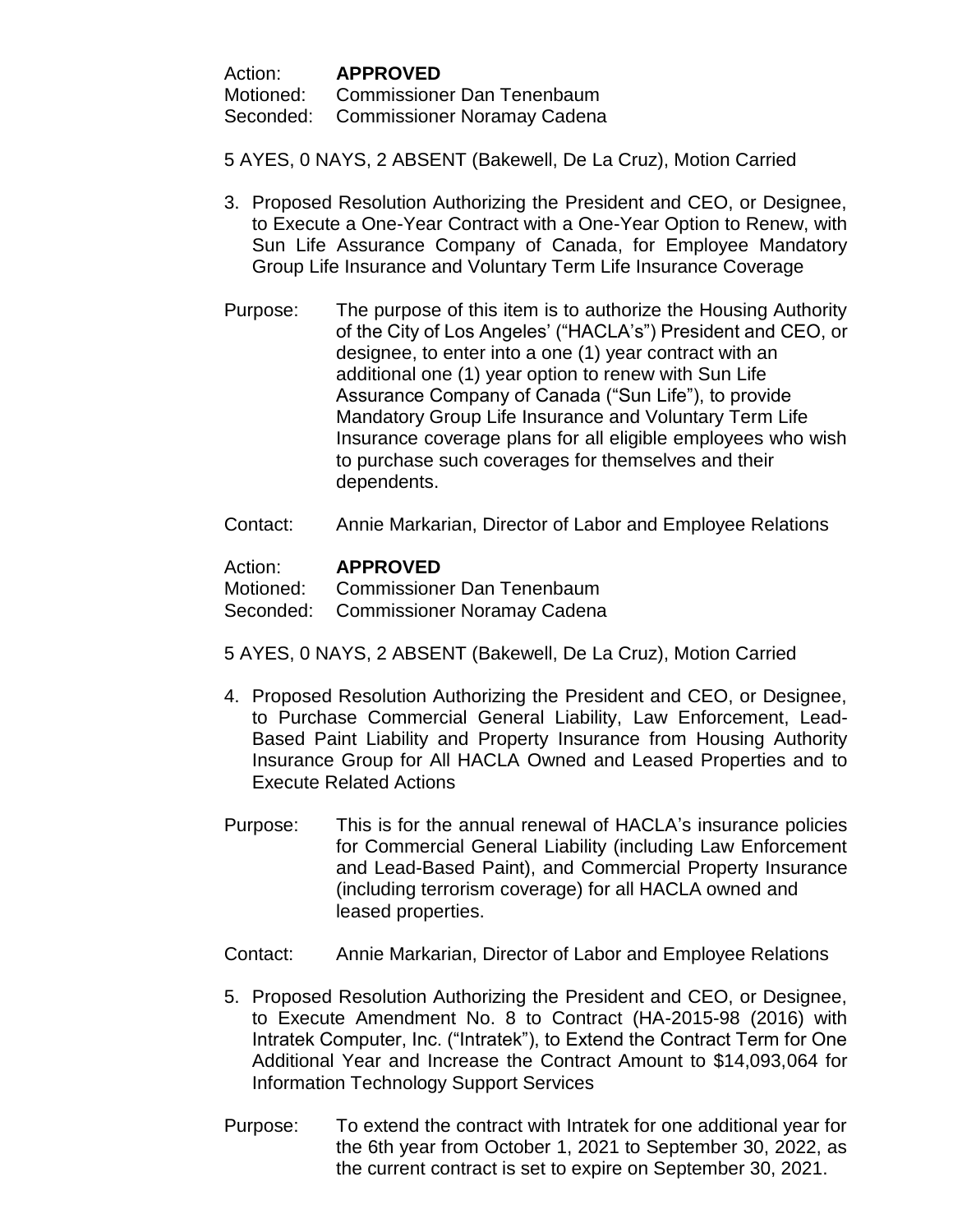Since 2016, Intratek has maintained and supported HACLA's IT systems and users. The contract extension will allow HACLA to continue uninterrupted support of IT functions, applications, maintenance and support services during this critical time involving many major IT initiatives and sufficient time to procure a new contract.

Contact: Luis Yataco, Director of Information Technology

#### Action: **APPROVED**

Motioned: Commissioner Dan Tenenbaum

Seconded: Commissioner Noramay Cadena

- 5 AYES, 0 NAYS, 2 ABSENT (Bakewell, De La Cruz), Motion Carried
- 6. Proposed Resolution Authorizing the President and CEO, or His Designee, to Write Off Uncollectible Accounts Receivable Including \$59,934 for Public Housing Rental Units, \$140,057 for Non-Public Housing Rental Units, and \$481,158 for Section 8 Programs
- Purpose: To comply with federal regulations and Generally Accepted Accounting Principles (GAAP), HACLA writes off unpaid accounts receivable deemed uncollectible from vacated tenants and former program participants on a semi-annual basis.
- Contact: Patricia Kataura, Director of Finance

#### Action: **APPROVED**

Motioned: Commissioner Dan Tenenbaum

Seconded: Commissioner Noramay Cadena

5 AYES, 0 NAYS, 2 ABSENT (Bakewell, De La Cruz), Motion Carried

- 7. Proposed Resolution Authorizing the President and CEO, or Designee, to Partner with the State Department of Health Care Services Pursuant to the California Community Transition Project by Entering Into Two Contracts with Their Lead Organizations, to Provide Referrals, Case Management, and Supportive Services for the NED Category 2 HCV Program
- Purpose: Authorize the President & CEO, or designee, to partner with the State Department of Health Care Services ("DHCS") pursuant to the California Community Transition ("CCT") Project by entering into two contracts with their lead organizations, to provide referrals, case management, and supportive services for forty (40) NED Category 2 HCV vouchers for an initial one-year term with four (4) one-year options to renew.
- Contact: Carlos VanNatter, Director of Section 8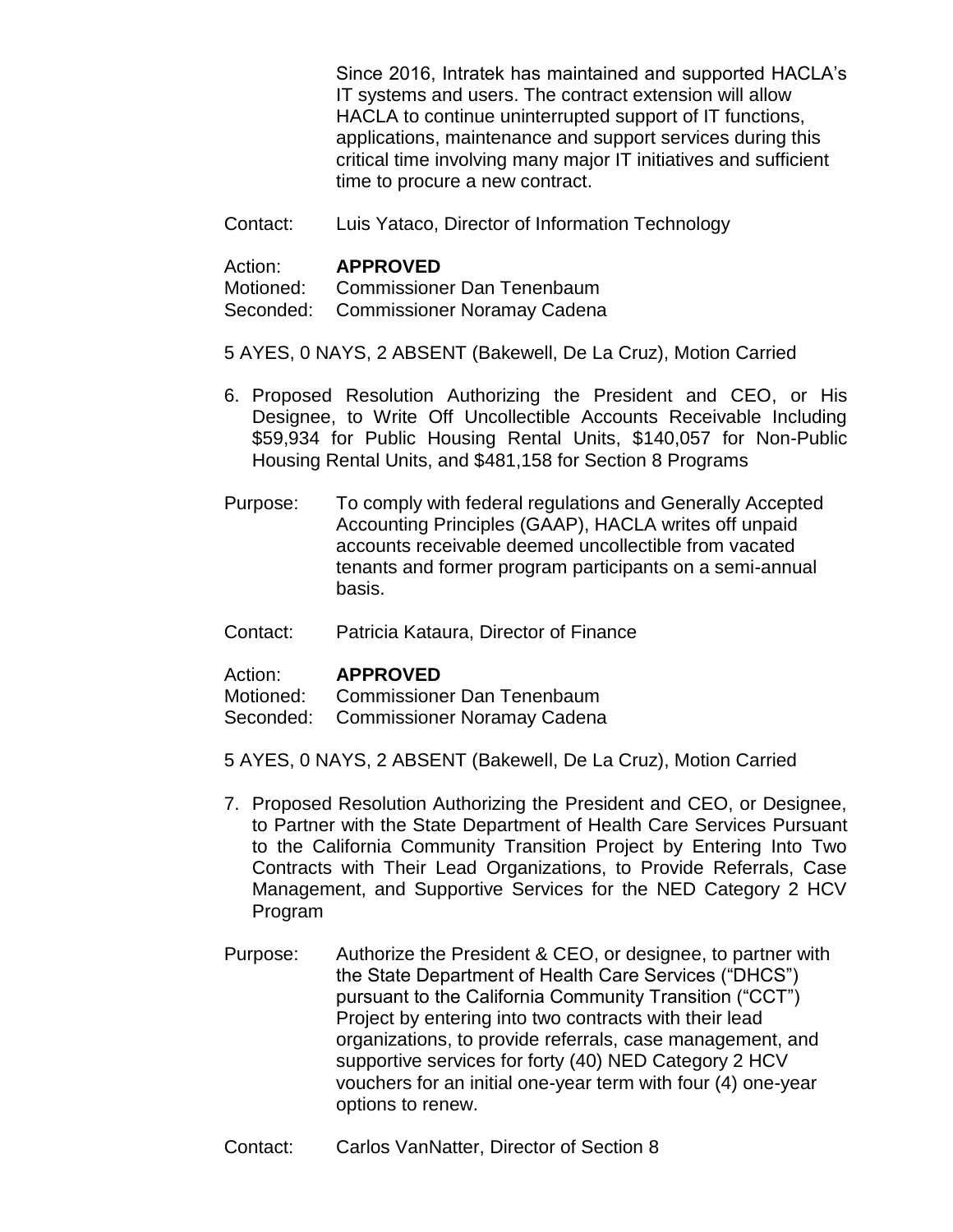Action: **APPROVED**

Motioned: Commissioner Dan Tenenbaum

Seconded: Commissioner Noramay Cadena

- 5 AYES, 0 NAYS, 2 ABSENT (Bakewell, De La Cruz), Motion Carried
- 8. Proposed Resolution of the Board of Commissioners Approving Amendment of the Youth Protection Policy for Service Providers
- Purpose: This amendment will provide more robust guidance to service providers who serve HACLA's youth including preventing, recognizing and reporting suspected or known child abuse and neglect; adopting best practices for protecting youth; understanding who qualifies as a Mandatory Reporter under the Penal Code; and related training and reporting responsibilities.
- Contact: Howard Baum, Deputy General Counsel

## Action: **APPROVED**

Motioned: Commissioner Dan Tenenbaum

Seconded: Commissioner Noramay Cadena

- 5 AYES, 0 NAYS, 2 ABSENT (Bakewell, De La Cruz), Motion Carried
- 10. Pueblo Del Sol Phase I and II Rehabilitation Progress Report Through the End of Q2 2021

# **RECEIVE AND FILE**

- Purpose: This report is intended to provide the Board of Commissioners a progress update on the Pueblo del Sol Rehabilitation Project comprising Pueblo Del Sol Phase I project ("PDS I") from the start of the construction in November 2020 to end of June 2021 and the Pueblo Del Sol Phase II project ("PDS II") which commenced construction in June 2021.
- Contact: Geoffrey Moen, Director of Development Services

#### Action: **APPROVED**

Motioned: Commissioner Dan Tenenbaum

Seconded: Commissioner Noramay Cadena

5 AYES, 0 NAYS, 2 ABSENT (Bakewell, De La Cruz), Motion Carried

11. Jordan Downs Redevelopment Project Quarterly Progress Report (Q2 2021)

# **RECEIVE AND FILE**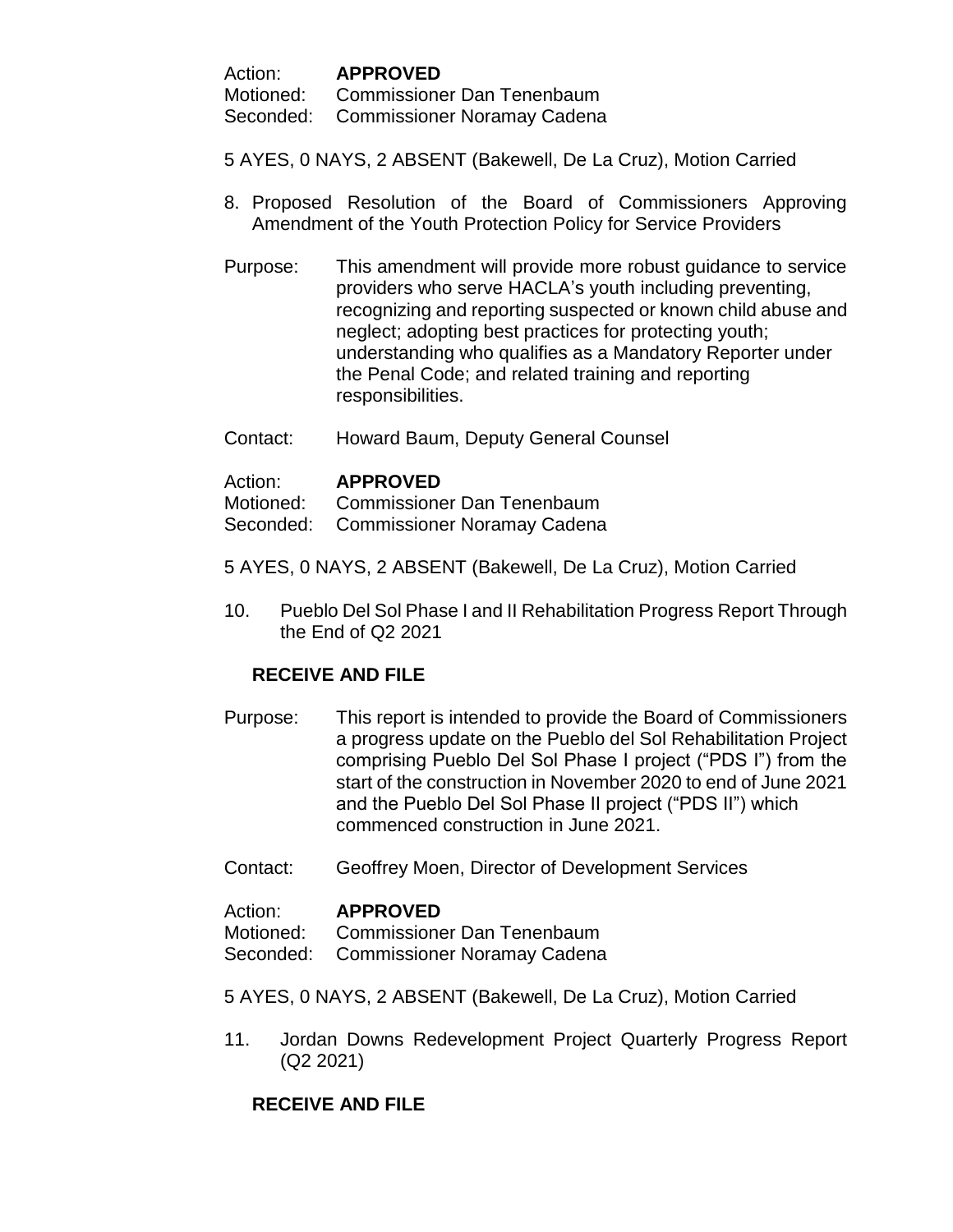- Purpose: This quarterly report is intended to provide the Board of Commissioners a progress update on critical milestone activities for the Jordan Downs Redevelopment Project
- Contact: Geoffrey Moen, Director of Development Services

#### Action: **APPROVED**

Motioned: Commissioner Dan Tenenbaum

- Seconded: Commissioner Noramay Cadena
- 5 AYES, 0 NAYS, 2 ABSENT (Bakewell, De La Cruz), Motion Carried
- 12. FY 2021 2<sup>nd</sup> Quarter Budget Status Report

## **RECEIVE AND FILE**

- Purpose: This report provides summary, account‐level reports for HACLA's core programs including: Section 8 Programs, Public Housing, Strategic Development, LA LOMOD, and the Central Office (COCC). Summary information for each of these programs is provided for Revenue (including HUD sources and other financing sources) Expenses, and Non‐Operating Activity, mainly transfers between programs and reserves.
- Contact: Marlene Garza, Chief Administrative Officer

#### Action: **APPROVED**

Motioned: Commissioner Dan Tenenbaum Seconded: Commissioner Noramay Cadena

5 AYES, 0 NAYS, 2 ABSENT (Bakewell, De La Cruz), Motion Carried

C. Excluded Consent Agenda Item B9

B9. Proposed Resolution Adopting Rosenberg's Rules of Order for the Governance of Meetings of the Board of Commissioners

- Purpose: Adoption of Rosenberg's Rules of Order ("Rosenberg's Rules") as the parliamentary rules governing Housing Authority of the City of Los Angeles ("HACLA") Board of Commissioners ("Board") meetings will promote transparency, fairness, and consistency by establishing clear, comprehensible guidelines for the conduct of Board business.
- Contact: James Johnson, General Counsel

| Action:   | <b>APPROVED</b> |
|-----------|-----------------|
| Motioned: | Lucelia Hooper  |
| Seconded: | Dan Tenenbaum   |